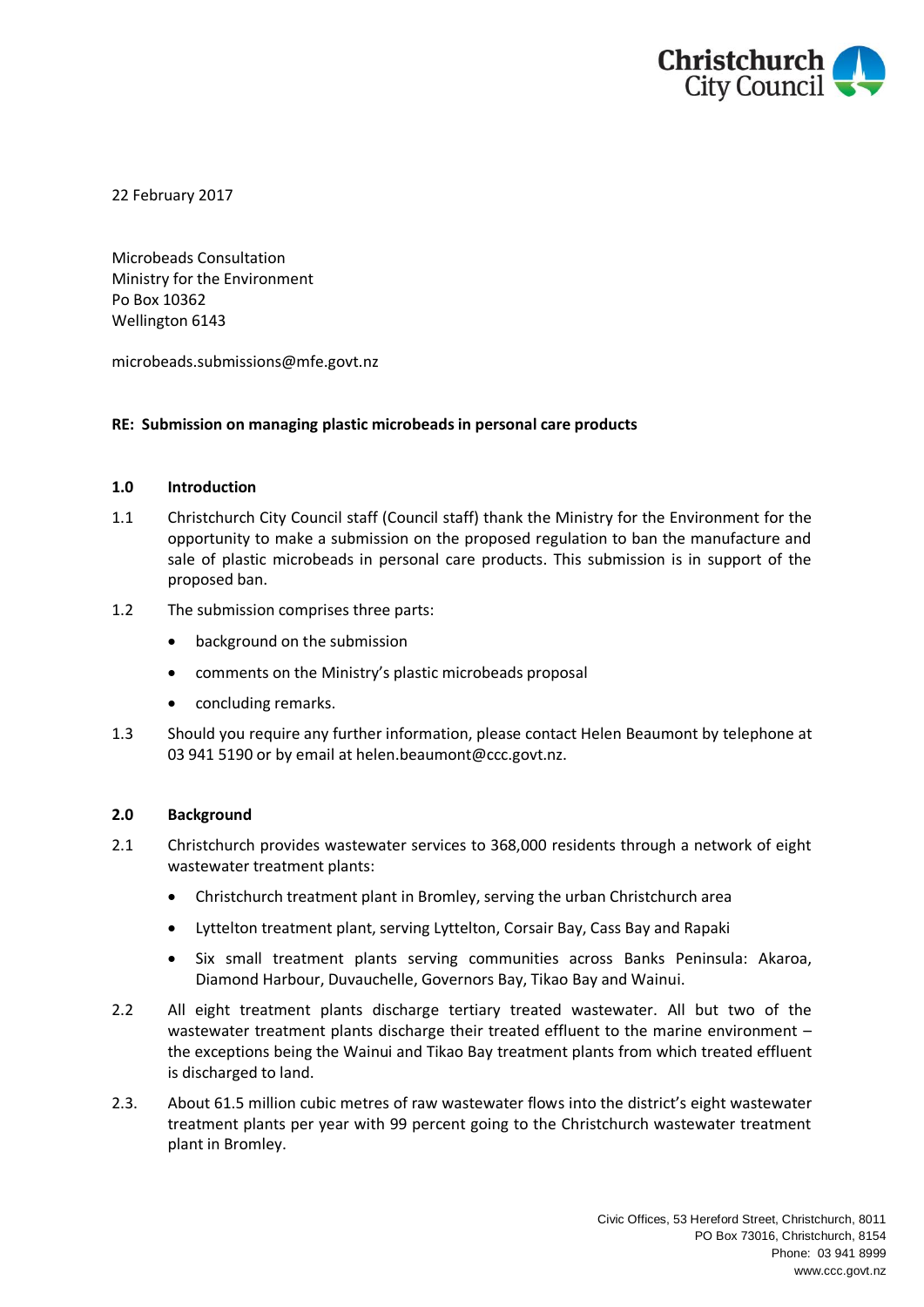

- 2.4. The biosolids drying facility at the Bromley wastewater treatment plant produces around 5000 dry tonnes biosolids per year from approximately 20,000 tonnes of dewatered sludge from the city's treatment plants.
- 2.5. No tests have been conducted to date to determine the extent to which plastic microbeads are present in either the dried biosolids or the treated effluent discharge from any of the city's wastewater treatment plants.

## **3.0 Submission**

## *Proposed ban*

- 3.1 We are aware that:
	- plastic microbeads from personal care products can enter the wastewater network when rinsed or removed
	- some proportion of plastic microbeads will remain in the effluent that is discharged to land or water from wastewater treatment plants
	- aquatic organisms, both freshwater and marine, may ingest plastic microbeads, mistaking them for food
	- in 2014 the New York Office of the Attorney General sponsored a study to determine the extent to which plastic microbeads were being discharged from wastewater treatment plants, in which it was concluded:

'*Treatment plants are not designed to remove microbeads from the wastewater stream, and treatments potentially effective at removing microbeads are unproven. Even if effective treatment technologies are found to be available, the potential cost and time necessary to retrofit wastewater treatment plants with such technology is likely to be substantial. Prevention of use in personal care products is a more efficient approach to address the emerging problem of microbead pollution in New York's waters.*'

- studies have demonstrated that plastic microbeads can sorb organic contaminants which, when ingested by aquatic organisms, may subsequently enter the human food chain
- plastic microbeads are also in products such as household cleaning products and are not limited solely to the personal care products category.
- 3.2 We support a ban on the manufacture and sale of personal care products with plastic microbeads.

#### *Scope*

- 3.3 Given that there are products other than personal care products that can contain plastic microbeads we urge the Government to broaden the scope of the ban to include product categories such as household and commercial cleaners, for which the use of plastic microbeads is not critical for human health. It is our view that where the inclusion of plastic microbeads is non-essential for human health or safety reasons, as is the case with personal care products, applicable product categories should also be subject to the same ban as that for personal care products.
- 3.4 We also submit that the ban should cover not only the sale and manufacture of microbeads in the relevant product categories but also the importation of those product categories. We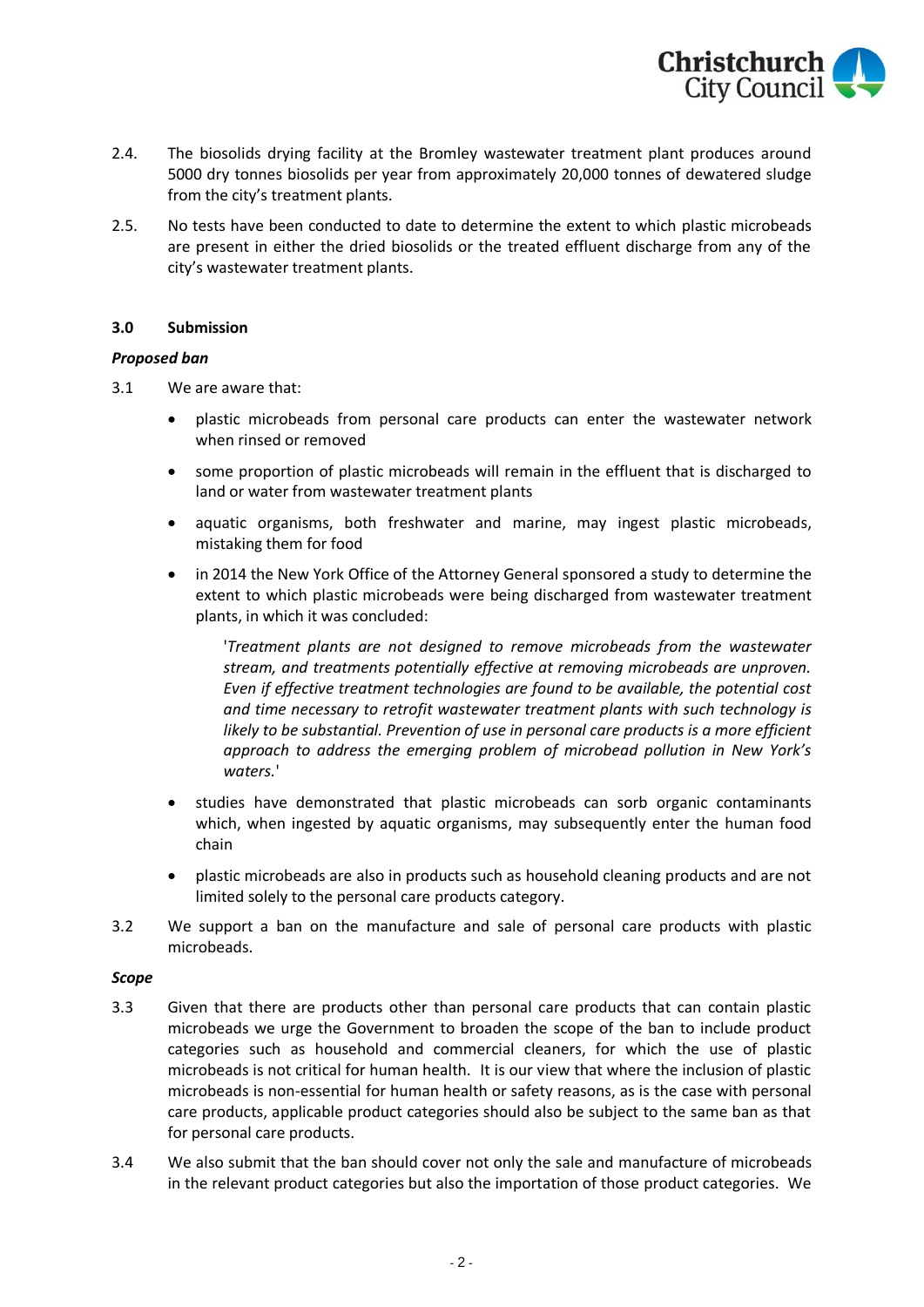

see no reason to allow products with plastic microbeads to be imported when the sale and manufacture of those same products is banned.

3.5 We are aware that plastic microbeads can have medical applications and consider that products with plastic microbeads in this category should not be included in a ban.

### *Administration and enforcement*

- 3.6 The proposal for the plastic microbeads ban includes a section on administration and enforcement. We are satisfied with the assignment of the Environmental Protection Authority as the agency for enforcing, monitoring and evaluating the proposed regulations.
- 3.7 We suggest that if, as the proposal suggests, numerous breaches of the ban could occur in particular from smaller New Zealand retailers any enforcement should be carefully phased in with a robust education and communication initiative to ensure that retailers are fully aware of the requirements of a ban on the sale of affected products.

## *Timeframe*

3.8 It is proposed that regulations to ban the manufacture and sale of products containing plastic microbeads come into force in 2018. We consider that this time frame is appropriate for the ban on sales, in order to allow for retailers to become fully informed about the requirements. However, if, as is stated in the proposal, no plastic microbead-containing products are manufactured in New Zealand, we do not see the need to delay implementation of the regulations to ban the manufacture of microbeads until 'sometime in 2018'. We suggest that this ban comes into effect immediately following the passing of the legislation.

#### *Additional submission points*

- 3.9 The proposal describes plastic microbeads but does not indicate whether the description in the proposal would be used in the regulation banning the manufacture and sale of products containing plastic microbeads.
- 3.10 We are aware that some overseas plastic microbead regulations have allowed for the use of 'biodegradable' plastics. We are also aware that only recently has a standard been developed standard for determining the biodegradability of plastic microbeads.<sup>1</sup>
- 3.11 Given limited degree to which 'biodegradable' plastic microbeads have been tested to determining the extent to they break down in the environment we recommend that the microbeads regulations include a definition such as that used in California's legislation:

*"Plastic microbead" means an intentionally added solid plastic particle measuring five millimeters or less in every dimension.<sup>2</sup>*

#### **4.0 Concluding Remarks**

- 4.1 In summary, Council staff make the following submission.
	- We support the proposed ban on the manufacture and sale of personal care products containing plastic microbeads.

l <sup>1</sup> American Society for Testing and Materials, 2015. *ASTMD799-15 Standard Test Method for Determining Aerobic Biodegradation of Plastics Buried in Sandy Marine Sediment under Controlled Laboratory Conditions.* 'This test method is applied to determine the extent of biodegradation of a plastic exposed in the laboratory to a sandy sediment kept wet with seawater.'

<sup>&</sup>lt;sup>2</sup> Assembly Bill 888, signed into law 8 October 2015;

https://leginfo.legislature.ca.gov/faces/billNavClient.xhtml?bill\_id=201520160AB888